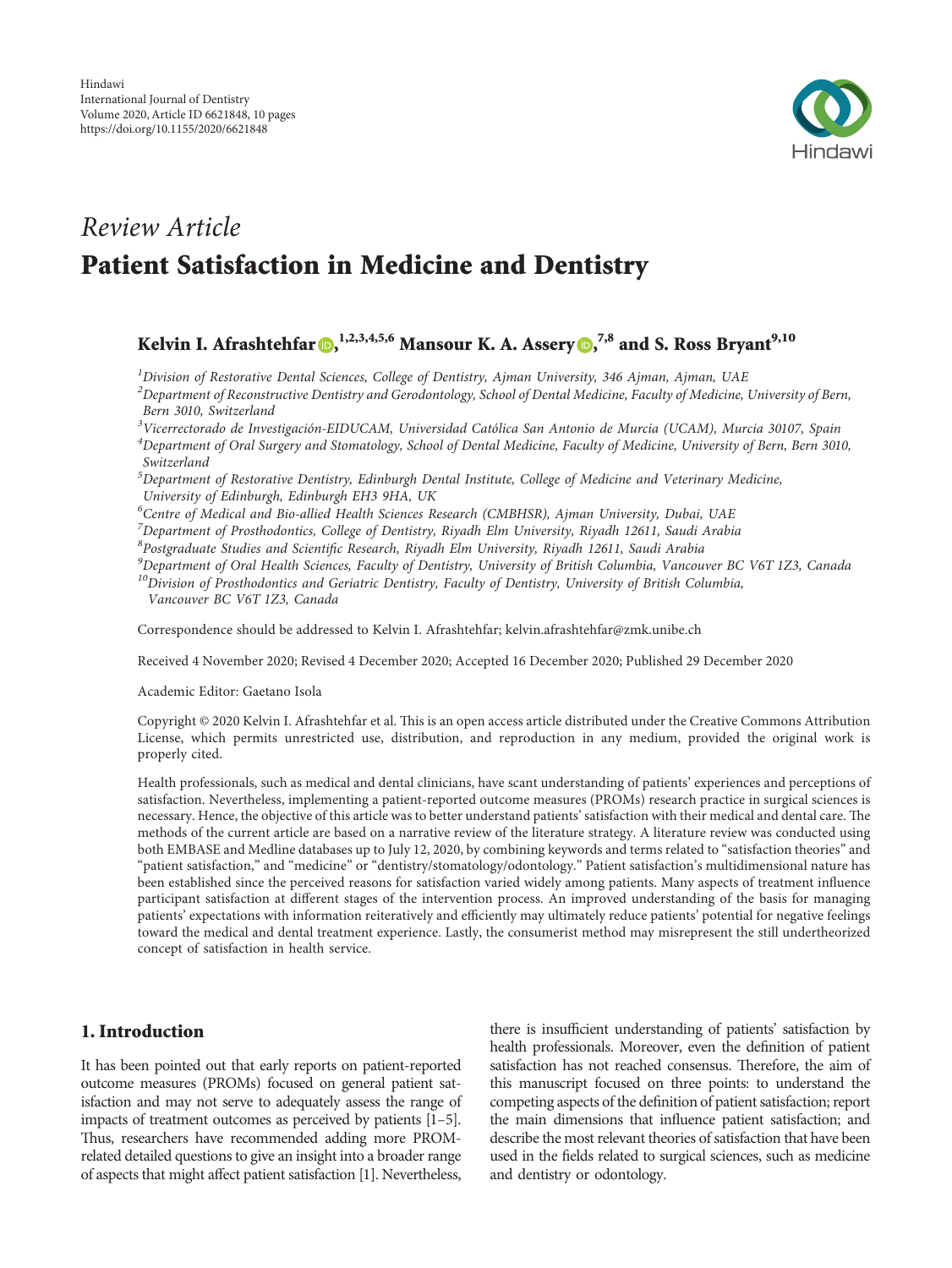# 2. Materials and Methods

A narrative review approach was used for fulfilling the objectives of the present study. An electronic search was conducted aided by EMBASE/Ovid and Medline/PubMed engines by combining keywords and Emtree/MeSH terms related to "satisfaction theories" and "patient satisfaction," and "medicine" or "dentistry/stomatology/odontology." The search that supported the literature review was carried out up to July 12, 2020. This was complemented by manual searching of the references of relevant studies. Fifty-eight studies met the inclusion criteria; however, not all studies were considered as there was an overlap with some of the secondary sources.

# 3. Results

3.1. Definition of Patient Satisfaction. In the last two decades, healthcare provision systems have evolved to be more aligned with patient-centered care [\[6](#page-7-0)]. As early as the 1960s, the fields of marketing and healthcare started collaborating on understanding patient satisfaction [\[7\]](#page-7-0). Some of the concepts related to patient satisfaction found in the literature are described below:

- (i) The consumer-satisfaction literature describes satisfaction through the lens of a consumer's subjective decision, which relates to his or her expectation and a definite understanding of the merchandise or service [\[8](#page-7-0)].
- (ii) Patient-satisfaction literature addresses the fulfillment of patients' needs, desires, or expectations in relation to a healthcare service [\[9](#page-7-0)]. In this case, the "patient" is an individual user under the guidance of professionals who inform and treat the individual for his/her own sake[[8\]](#page-7-0). As such, "patient" is an appropriate word to be used in studies of healthcare-service satisfaction. However, this concept is somewhat confusing and conflicting in the literature, as it is also increasingly recognized as being multidimensional[[7\]](#page-7-0). The lack of a universally recognized description of patient satisfaction may be related to confusion over validity in quantifying and scoring particular services or experiences [\[10](#page-7-0)].
- (iii) Patient satisfaction is also frequently used as an important multidimensional indicator in the assessment of healthcare provision quality [\[7](#page-7-0)] where patients have quality assurance roles such as contributor (i.e., as a medium of information that permits others its evaluation, to define and evaluate quality), target (i.e., as mediums of control and coproducers of care), and reformer (i.e., by political action, managerial support, through markets, and direct participation)[[11\]](#page-7-0).

3.2. Importance of Patient Satisfaction. The quality of healthcare provision can be improved by detecting its current problems[[12\]](#page-7-0), and a crucial area in which to

recognize such problems is the assessment of patient sat-isfaction [\[7](#page-7-0)]. The contemplation of patients' opinions helps to establish appropriate policies and administrative practices, as well as prioritize resource allocation[[13\]](#page-7-0). A high level of patient satisfaction is proposed to arise from prioritizing the patient's views in selecting a health service, attending health professional appointments, and selecting from among suggested therapy options[[14\]](#page-7-0). However, myriad complexities remain in achieving patient satisfaction and the theoretical basis for defining and measuring it.

The following sections will depict satisfaction measurements and satisfaction theories.

#### 3.3. Patient-Satisfaction Measurements

3.3.1. Background. Patient-satisfaction measurements are an essential feature in evaluating the quality and effectiveness of healthcare systems, including the assessment of treatment outcomes[[15\]](#page-7-0). In the habitually service-oriented dental medicine approach, patient-satisfaction concepts require a valid theoretical basis for understanding and designing tools for their measurement[[16\]](#page-7-0).

Two decades ago, a review of dental patient satisfaction evidenced that the common dimensions (also known as "domains" or "determinants") contained in patient-satisfaction surveys were concerned with operator perceived skills, interpersonal aspects, convenience, finances, and the clinical environment [\[16](#page-7-0)]. Once the multidimensionality of patient satisfaction was acknowledged, multi-item surveys were developed with a view to measuring or evaluating satisfaction in a convincing way. As the measurement of patient satisfaction evolved, global healthcare instruments (e.g., the Medical Interview Satisfaction Survey[[17\]](#page-7-0) and the Medical Satisfaction Questionnaire [\[15](#page-7-0)], among others) served to inform the critical domains considered in oral health tools [\[18](#page-7-0), [19\]](#page-8-0). These medical patient-satisfaction questionnaires were adapted to other health sciences areas. For this reason, oral-health-patient-satisfaction questionnaires were developed with inconsistent conceptual dimensions[[16\]](#page-7-0). A recent review of patient-satisfaction questionnaires in healthcare has documented the evolution of various dimensions utilized through decades of development (Table [1](#page-2-0))[[20](#page-8-0)].

3.3.2. Patients' Subjective Perspective in Satisfaction Tools. Considering the patient's subjective perception is imperative for the soundness of the instruments evaluating satisfaction since patient satisfaction is a crucial feature of the assessment of healthcare services[[15\]](#page-7-0). A recent critical review [\[20\]](#page-8-0) assessed 14 dental patient-satisfaction instruments that underwent psychometric validation with 8 to 42 items and 2 to 13 dimensions. However, the review reported that methodologies to integrate a patient's subjective perspective were missing[[20\]](#page-8-0).

The patient-satisfaction tools used in subsequent followup studies that tested for validity were the Dental Visit Satisfaction Survey (DVSS) [\[21](#page-8-0), [22](#page-8-0)] and the Dental Satis-factionQuestionnaire (DSQ)  $[23-25]$ . The DVSS  $[18]$  $[18]$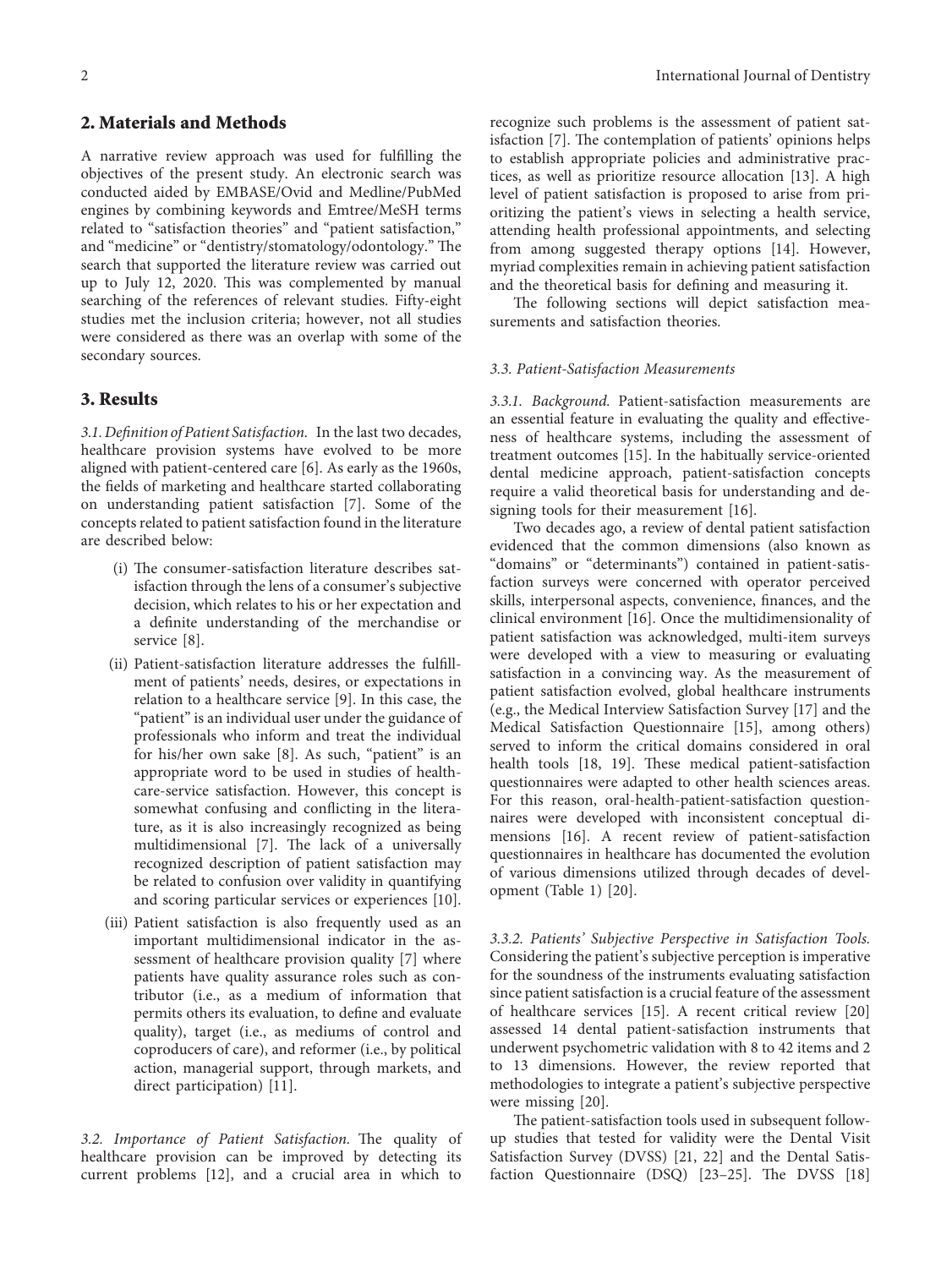| Year | Dimensions,<br>(N) | Dimensions of patient satisfaction                                                                                                                                                                                                    |
|------|--------------------|---------------------------------------------------------------------------------------------------------------------------------------------------------------------------------------------------------------------------------------|
| 2009 | 4                  | Clinical atmosphere, treatment process, care outcome, and cost                                                                                                                                                                        |
| 2007 | 4                  | Treatment, communication, clinic, and appearance                                                                                                                                                                                      |
| 2007 |                    | Belief about care and atmosphere                                                                                                                                                                                                      |
| 1997 | 3                  | Access, communication, and quality                                                                                                                                                                                                    |
| 1996 | $10+$              | Communication, services received, care outcome, staff, waiting time, clinic location, appointments, dental<br>professional, affordability, and conceptually unrelated items                                                           |
| 1995 | $8+$               | Communication, services received, care outcome, staff, waiting time, clinic location, appointments, and<br>conceptually unrelated items                                                                                               |
| 1985 | 13                 | Dentist-patient relations, technical quality of care, access, waiting time, cost, clinic, availability, continuity, pain,<br>staff perform expanded duties, staff-patient relations, staff technical quality, and clinical atmosphere |
| 1984 | 3                  | Communication, understanding-acceptance, technical competence                                                                                                                                                                         |
| 1981 | $6+$               | Access, availability, pain, cost, quality, and conceptually unrelated items                                                                                                                                                           |
| 1978 |                    | Latent hostility and general glorification                                                                                                                                                                                            |
| 1975 | 3                  | Cost, convenience, and quality                                                                                                                                                                                                        |
| 1974 | 3                  | Personality, technical ability, clinic, and cost                                                                                                                                                                                      |

<span id="page-2-0"></span>Table 1: Dimensions of tools used for appraising patient-satisfaction in healthcare in descending order of time appearance (adapted from Nair et al. [\[20\]](#page-8-0)).

evaluates satisfaction regarding a particular dental visit, whereas the DSQ [\[19](#page-8-0)] evaluates a healthcare system's global perspective. The internal consistency (alpha) ranged from 0.86 to 0.89 and 0.77 to 0.81 for the DVSS[[21, 22](#page-8-0)] and DSQ tools[[23–25](#page-8-0)], respectively. Although this implies that the tools contain items that could be equivalent measurements with satisfactory unidimensionality for scale composition [\[26\]](#page-8-0), these studies barely followed the guidelines of the COSMIN checklist (Consensus-based Standards for the Selection of Health Status Measurement Instruments)[[27](#page-8-0)], which appraise the methodological quality of studies on the measurement properties of PROMs. Consequently, the level of validity and reliability of the DVSS and DSQ tools must, unfortunately, still be considered uncertain.

3.3.3. Potential Solutions for Current Weaknesses of Satisfaction Measurements. A recent systematic review of the determinants of patient satisfaction[[28](#page-8-0)] recommended producing new studies with standardized surveys that are adjustable to particular populations for supplementary comparisons. The authors recommended that these studies could consider cultural, behavioural, and socioeconomic disparities to determine their impact on patient satisfaction. To reduce bias, valid instruments could have open questions for patients' commentaries and criticisms. Moreover, to detect true causal relationships, the type of research design would optimally be longitudinal or experimental [\[28\]](#page-8-0).

3.3.4. Importance of Determinants Evaluated in Satisfaction Instruments. There is a need for evidence of the effects of potential health-related and patient-related determinants in shaping patient satisfaction[[29](#page-8-0)]. Healthcare-service quality indicators are regarded as the most prominent determinants of patient satisfaction [\[28\]](#page-8-0). Among these, interpersonal care is considered a crucial determinant. However, patient sociodemographic factors are contemplated only as potential determinants and confounders since their associations with patientsatisfaction have been inconsistent [[16\]](#page-7-0). Thus, a

standardized patient-satisfaction questionnaire to obtain information on cultural, behavioural, and sociodemographic disparities has been proposed to provide more consistent associations[[28](#page-8-0)].

In conclusion, the dimensions of patient satisfaction important to patients can be documented by studying patient experience and perceptions. Such a study can provide a valid theoretical basis for developing or initially evaluating a patient-satisfaction questionnaire that may be more valid for the quantitative scientific study of the phenomenon.

3.3.5. Limitations of Satisfaction Measurements. When expectations are applied as a satisfaction gauge, it should be indispensable to determine which type and level of expectation (e.g., expectancy probability, predicted, unformed or partly formed, normative, process and outcome expectations, among others) are held by the patient [\[30\]](#page-8-0). By having more than one concept of patient satisfaction, the comparability among studies is reduced since they used varied measurement instruments, which contemplated dissimilar dimensions [\[7,](#page-7-0) [28, 31–33](#page-8-0)].

Moreover, the contradictory evidence about potential determinants among patient-satisfaction studies severely impacts the internal and external validity of the findings [\[28\]](#page-8-0). The most influential factors that impact patient satisfaction remain inconclusive  $[34]$ . Thus, the limitations may be due to a lack of consensus on the theoretical framework of patient satisfaction[[33, 35](#page-8-0)] and the multifaceted concept of patient satisfaction with several causal aspects [\[7](#page-7-0), [18](#page-7-0), [19, 28, 31](#page-8-0), [32](#page-8-0), [36\]](#page-8-0).

3.4. Customer-Satisfaction Theories. The most widespread application of the concept of satisfaction has been related to the understanding of customer satisfaction in the sale of products or services. The notion of satisfaction is also prevalent in marketing theory, which is rooted in business models and, ultimately, in the concept of consumerism. Moreover, service quality's discernment has been shown to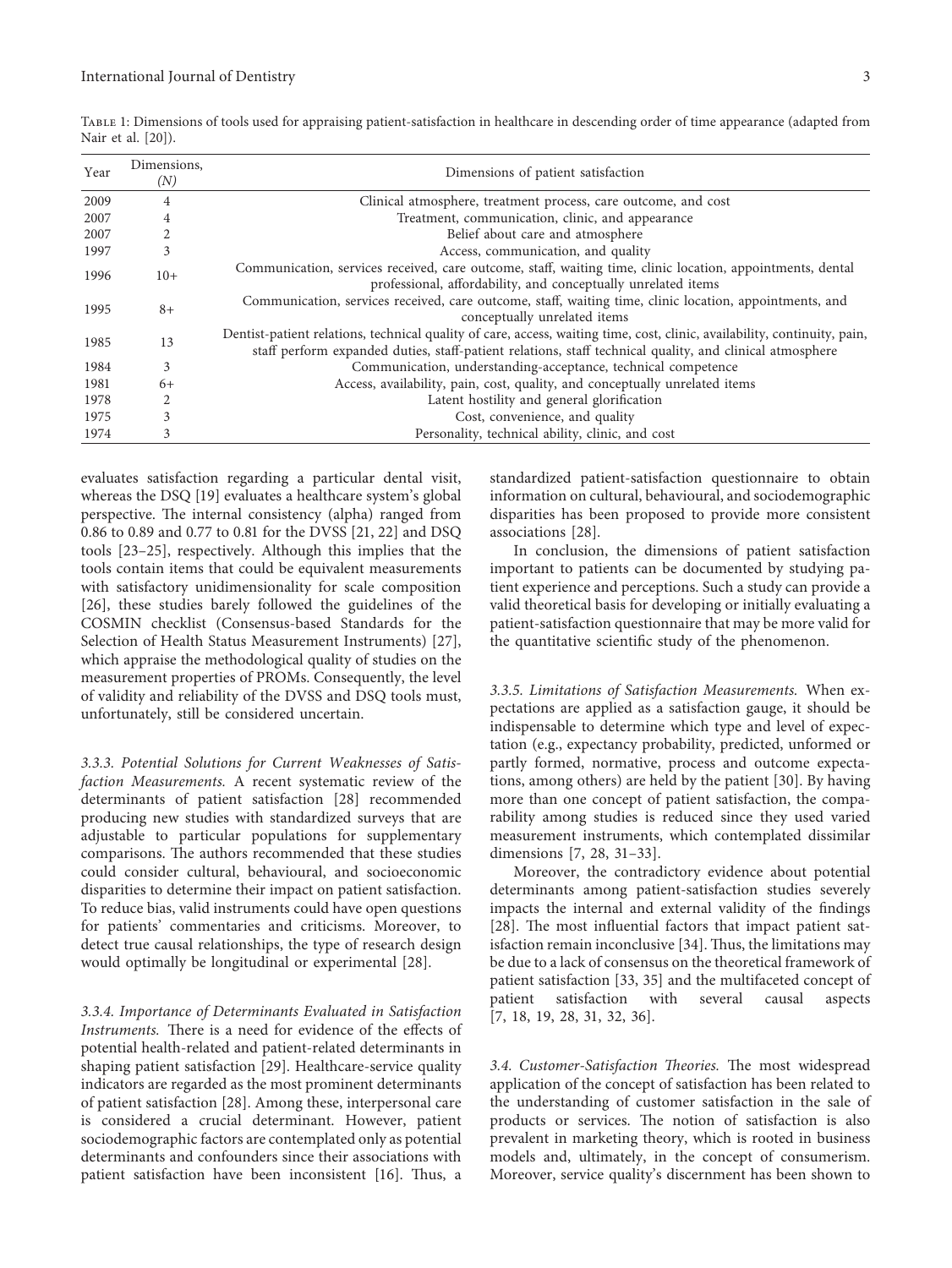arise from the potential discord between customer expectations and customer experiences[[37, 38\]](#page-8-0).

The theoretical basis of such consumer satisfaction is the user's satisfaction theory [\[39, 40](#page-8-0)]. The user's satisfaction theory is an expectations-based theory that states that in spite of a person having had a positive experience with a service or product, they may still end up dissatisfied if the experience did not meet or exceed their original expectations (producing what is termed negative disconfirmation) (Figure [1\(a\)\)](#page-4-0). On the other hand, satisfaction would result from the experience of a product or service outperforming the expectations (producing what is termed positive disconfirmation) (Figure [1\(b\)\)](#page-4-0)[[41, 42\]](#page-8-0).

Thus, satisfaction is conceptualized as an emotion arising from the user's assessment of the perceived performance relative to his or her expectation, where it might otherwise have been mistakenly seen as only an emotion[[43\]](#page-8-0). In addition, user anticipation about the level of performance that will be delivered by a product gives foundation to his/ her expectations [\[41\]](#page-8-0). In other words, it is not essential in the model for expectations to start with a negative to achieve satisfaction, nor for perceived performance to end negative to yield dissatisfaction; only the relative differences between expectations and performance impact the outcome in this model. This is also known as the Disconfirmation Model [\[41](#page-8-0)].

In contrast, assimilation theory recognizes that consumers seek to avoid dissatisfaction by modifying their perceptions about a product or service to make it more comparablewith their expectations [[44, 45](#page-8-0)]. This would diminish consumers' distress from what would otherwise be negative disconfirmation, and consumers may have more than one mechanism to accomplish this. They may lower their expectations enough to match their experienced product performance. Or, the dissatisfaction that consumers experience from a disagreement between their expectations and perceived performance of a product could be reduced by belittling the meaning of the initial dissatisfaction.

The tolerance level concept proposes that customers are prepared to accede to a range of performance outcomes from the service or product, provided the range can be realistically estimated[[46\]](#page-8-0). The next section will provide specific theories that have been adapted to concepts of patient satisfaction in professional health settings.

3.5. Patient-Satisfaction Theories. Most patient-satisfaction theories appear to have been borrowed from the fields of consumerism or marketing and inserted into the healthcare literature with minimum adaptation [\[7](#page-7-0)]. A recent metanarrative review by Batbaatar et al.[[7](#page-7-0)] reported on what is currently known about the conceptualization of patient satisfaction. The review established that, unlike in marketing and consumer theories, there is only a vague, or perhaps at least an inconsistent, relationship between expectations and patient satisfaction. The noncritical utilization of marketing theories obscures their full transferability to the health field since customer and patient satisfaction are likely dissimilar

concepts. The authors concluded that the patient-satisfaction concept needs to be better defined and distinguished from other perspectives, preferably consistent with how patients evaluate their experiences rather than using consumerist theories. There is evidently still a need to improve our understanding of how patients assess the care they receive[[7\]](#page-7-0). Thus, patient satisfaction is an undertheorized concept[[47](#page-8-0)]. In addition, the concept of expectations has not clearly been theorized in relation to patient satisfaction [\[7](#page-7-0)].

To date, patient satisfaction conceptualizations largely rely on the interactions between expectations and perceptions as described in consumer or user's satisfaction theory [\[8](#page-7-0)]. Interestingly, marketing research has also incorporated psychology concepts, as expectation theories were first established in that field [\[48\]](#page-8-0). Leading from this one school of thought to conceptualize patient satisfaction, expectations are considered the most important aspect of patient satisfaction. This is based on the principle in expectation theories that describes patient satisfaction purely as a consequence of how satisfactorily a health service met patient expectations [\[49\]](#page-8-0). Overall, the theoretical associations concerning patient expectations and satisfaction remain uncertain[[50](#page-8-0)]. Healthcare has also implemented some theories from service literature in an attempt to rationalize patient satisfaction through an association with expectations[[48\]](#page-8-0). When patient satisfaction is analyzed, the effects of "assimilation and contrast" and "zone of tolerance" on patients' subjective values should be considered  $[32, 51-53]$  $[32, 51-53]$  $[32, 51-53]$ . The most significant theories on patient satisfaction originating in the field of consumer-satisfaction theory [\[7\]](#page-7-0) follow in alphabetical order:

3.5.1. Attribution Theory. Based on the user's satisfaction theory, attribution theory attempts to clarify the root of discordancy between expectations and experiences. In this instance, dissatisfaction results from unmet expectations (Figure [1\(a\)](#page-4-0))[[16,](#page-7-0) [51](#page-8-0), [54](#page-8-0)]. Nevertheless, patients and healthcare providers can have dissimilar explanations for not satisfying patient expectations. Thus, this theory primarily deciphers patients' understanding of events in addition to the origins of understanding their behaviour [\[51](#page-8-0)].

3.5.2. Discrepancy Theory. This theory, which along with discrepancy theory is also based on the user's satisfaction theory, posits that both the level and route of dissimilarity between a therapy outcome and the expectations around it determines a consumer's satisfaction[[51\]](#page-8-0). For instance, if satisfactory outcomes endorse positive expectations or disconfirm negative expectations, it results in satisfaction [\[30\]](#page-8-0). It also explains the difficulty in perceived outcomes surpassing expectations that are sustained at a high level, thus being less likely to yield high satisfaction[[55](#page-9-0)]. Interestingly, based on expectations, the best theory to illuminate the relationship between expectations and satisfaction has been the disconfirmation paradigm[[56](#page-9-0)].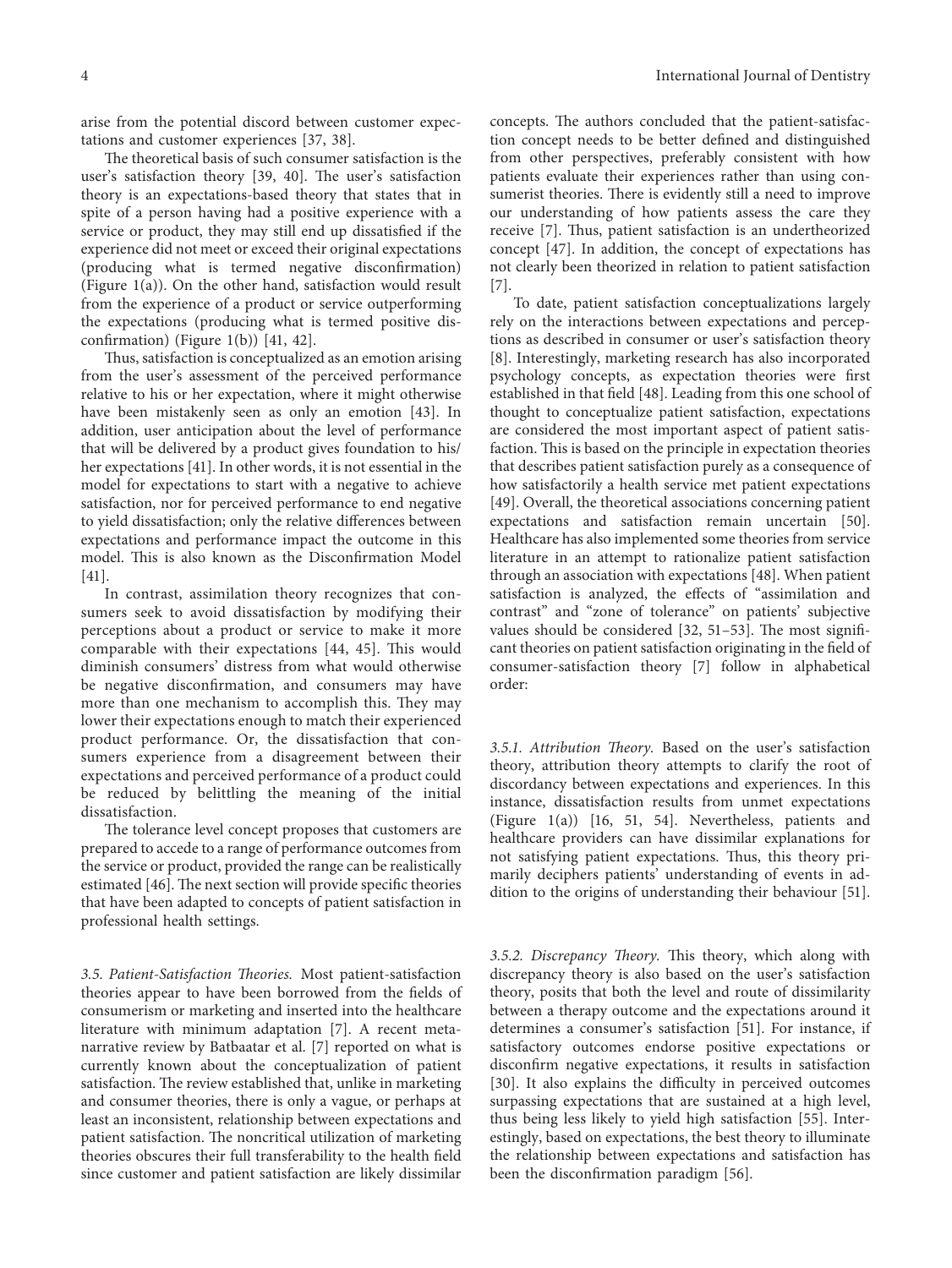<span id="page-4-0"></span>

Figure 1: (a) Negative disconfirmation or dissatisfaction and (b) positive disconfirmation or satisfaction in the user's satisfaction theory.

This theory's primary limitation is the same as any other expectations-based theory: it lacks adequate consideration of a multidimensional concept of satisfaction.

3.5.3. Disconfirmation Theory. This theory holds expectations as the baseline, and satisfaction is evaluated as proportionate to the difference between patients' expectations andexperience  $[48]$  $[48]$  $[48]$ . Thus, satisfaction displays an inverse association with any discrepancy from expectation, regardless of it being positive or negative[[57](#page-9-0), [58](#page-9-0)].

This theory has been criticized for describing dissatisfaction as simply the divergence between expectations and experiences, which does not take into account that a seemingly favourable divergence could generate a counterintuitive result [\[48\]](#page-8-0).

3.5.4. Economic Theory. The economic theory states that patients expect to receive healthcare services of equivalent or better quality relative to the fee charged for the delivered service [\[55\]](#page-9-0).

3.5.5. Equity Theories. These theories affirm that a patient seeks to match the value of the outcome obtained by other individuals; thus, they are associated with social comparison theory. If the patient believes that both input and output ratios are reasonable for the healthcare service, then satisfaction is achieved. The "input" refers to resources (e.g., money, time, pain) and the "output" to the outcome itself (i.e., health improvement) [\[50\]](#page-8-0).

3.5.6. Healthcare Quality Theory. This theory proposes that a satisfactory opinion of several features focused on patient views of quality care is paramount in determining patient satisfaction. Interestingly, interpersonal care is considered an extremely influential factor in satisfaction [\[53\]](#page-8-0).

3.5.7. Holistic Approaches. The concept of global, or holistic, satisfaction represents a combined feeling resulting from positive or negative emotional reactions to what could be several domains of healthcare service that influence patients' assessments (Figure [2](#page-5-0))[[59](#page-9-0), [60](#page-9-0)].

In spite of the fairly widespread use of such global indicators to capture patient satisfaction, studies have unfailingly recognized that patient satisfaction is multidimensional in nature and that the dimensions taken into account in assessing patient satisfactionfluctuate from study to study [[55\]](#page-9-0).

3.5.8. Multiple Models Theory. Three autonomous models of patient satisfaction have been formulated where numerous factors shape the concepts of satisfaction, thus recognizing satisfaction is not a single concept [\[61\]](#page-9-0).

- (i) One model explained that psychosocial differences shape both expectations and satisfaction
- (ii) The next model outlines that the ultimate assessment for some patients is not actually satisfaction but the accomplishment of health objectives aided by healthcare services
- (iii) The third model suggests that certain health problems cause emotional uneasiness that eventually prevents patients from reaching satisfaction

The proponents concluded overall that patients' expectations are highly influenced by both[[61\]](#page-9-0) patients' assumptions of potential health outcomes and the level of disruption of their self-sense by their affliction and healthcare delivery.

As a limitation, these models have been criticized as being vague [\[32\]](#page-8-0).

3.5.9. Need Theory. Need theory proposes that prioritization of healthcare objectives from the standpoint of both the clinician and the patient allows visualization and understanding of their discrepancies (Table [2](#page-6-0)) [\[62\]](#page-9-0). For example, whereas patients may initially choose feeling well, clinicians tend to habitually follow a strategy based on four levels of assessment and management objectives. While the theory proposes simplicity in the framework's order, variations in the proposed order are anticipated.

Need theory supposes that patients' needs are equivalent topatients' expectations [[53](#page-8-0)]. The root of this understanding isMaslow's human motivation theory [[63](#page-9-0)]. Thus, a patient's process of achievement of each level of Maslow's hierarchy of needs would influence the level of patient satisfaction directly. Once self-actualization is achieved (Figure [3](#page-6-0)), the patient is considered to be pleased with the healthcare service. When all of a patient's psychophysical needs are met, then the concluding need of the hierarchy is achieved.

Clinicians are thought to facilitate this process by understanding their patients' needs, each with their own characteristics, pathologies, and healthcare experiences. In other words, needs differ substantially from patient to patient [\[64\]](#page-9-0).

To further understand how patient satisfaction is developed, researchers contrasted two theories, Maslow's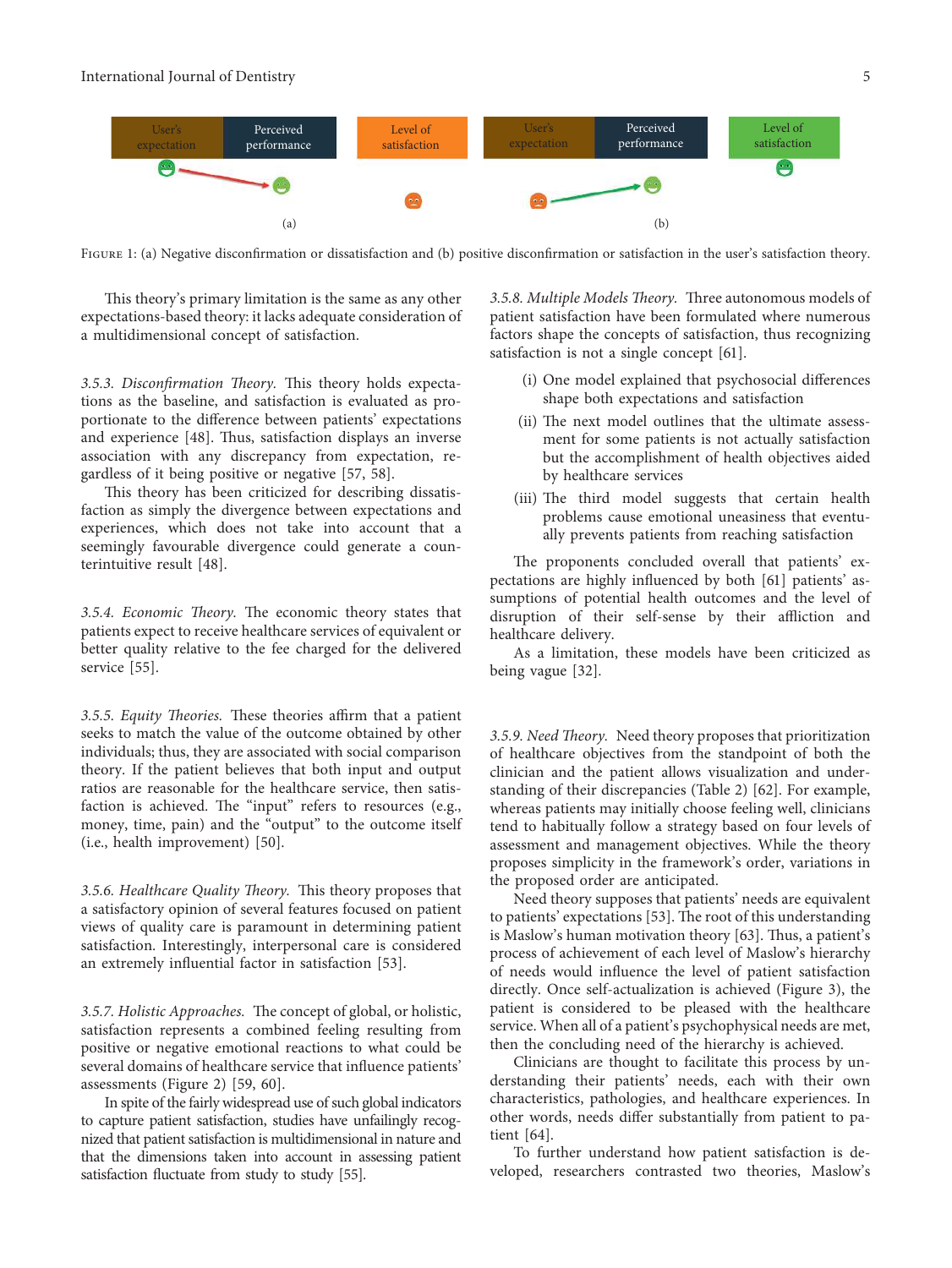<span id="page-5-0"></span>

Figure 2: Holistic model of satisfaction with healthcare (adapted from Strasser and Davis[[59](#page-9-0)] and Strasser et al.[[60\]](#page-9-0)).

hierarchy of needs[[63](#page-9-0)] and the hierarchy of patient needs, which was based on a normative model using the theory of caregiver motivation  $[64]$ . The hierarchy of patient needs catalogues patient outcomes in four categories, building from a base focused on physical needs, as shown in Figure [3](#page-6-0) [\[64\]](#page-9-0). With that understanding, thereafter, some items of Maslow's hierarchy of needs were seen to be parallel to the hierarchy of patient needs. Moreover, self-actualization was considered the most significant determinant of enthusiasm and is only achieved once all other human needs are met (Figure [3](#page-6-0)). By the same token, patient satisfaction is a critical goal for clinicians and is only achieved once all patient outcomes are fulfilled [\[64\]](#page-9-0).

3.5.10. Value Expectancy Model. The need to understand people's views of their motivations and actions gave birth to the expectancy-value theory. This theory further evolved into the value expectancy model through the inclusion of the assessment of five psychosocial variables (e.g., expectations) that may impact patient satisfaction[[52](#page-8-0)].

One of the main issues with this model is how it conceptualizes patient satisfaction, given that satisfaction seems to be more influenced by a rapid response to the healthcare experience, rather than a patient's previous expectations and common values[[48](#page-8-0)].

3.6. Important Considerations for Understanding Patient Satisfaction. It can be understood that human expectations are predisposed by personal characteristics, environmental aspects, and previous experiences[[7](#page-7-0)–[10\]](#page-7-0). A successful service is more likely to be provided when patients' expectations are recognized at the commencement of treatment [\[10](#page-7-0)]. Conversely, patient expectations may modify

somewhat during the course of treatment[[65](#page-9-0)] since it has also been recognized that expectations are situation-specific.

Most of the patient-satisfaction theories and models described here, except for the health quality and holistic theories, rely on specific concepts of patient expectations. In spite of extensive theoretical development, measures using expectations are not good predictors of patient satisfaction with treatment outcomes. The limitations of the expectations-based approaches have been well recognized, spurring further efforts to develop patient-satisfaction concepts, in-cluding a health-service components approach [\[55\]](#page-9-0). This approach elucidated the multidimensional notion of satisfaction being guided by several internal and external features of healthcare-service delivery [\[66\]](#page-9-0). The concept of "expectation" is dynamic and multidimensional, influenced by patients' characteristics, including their belief system, preceding experiences, and pretreatment situation [\[53\]](#page-8-0). Subsequently, it has been recognized that using expectations to elucidate satisfaction is problematic (Figure [4](#page-6-0)) [\[30](#page-8-0)].

# 4. Discussion

The review of patient-satisfaction literature here found a poorly related relationship amongst patient expectations and satisfaction, as well as that expectations relate only poorly to variations in satisfaction [\[30\]](#page-8-0).

Expectations may not explain satisfaction for a number of reasons:

(i) The connection between expectations and satisfaction is not well understood, and they may not be linked in an explicable way[[50](#page-8-0)]. Satisfaction may be only indirectly influenced by expectations instead of directly [\[67\]](#page-9-0). Previous information and experiences,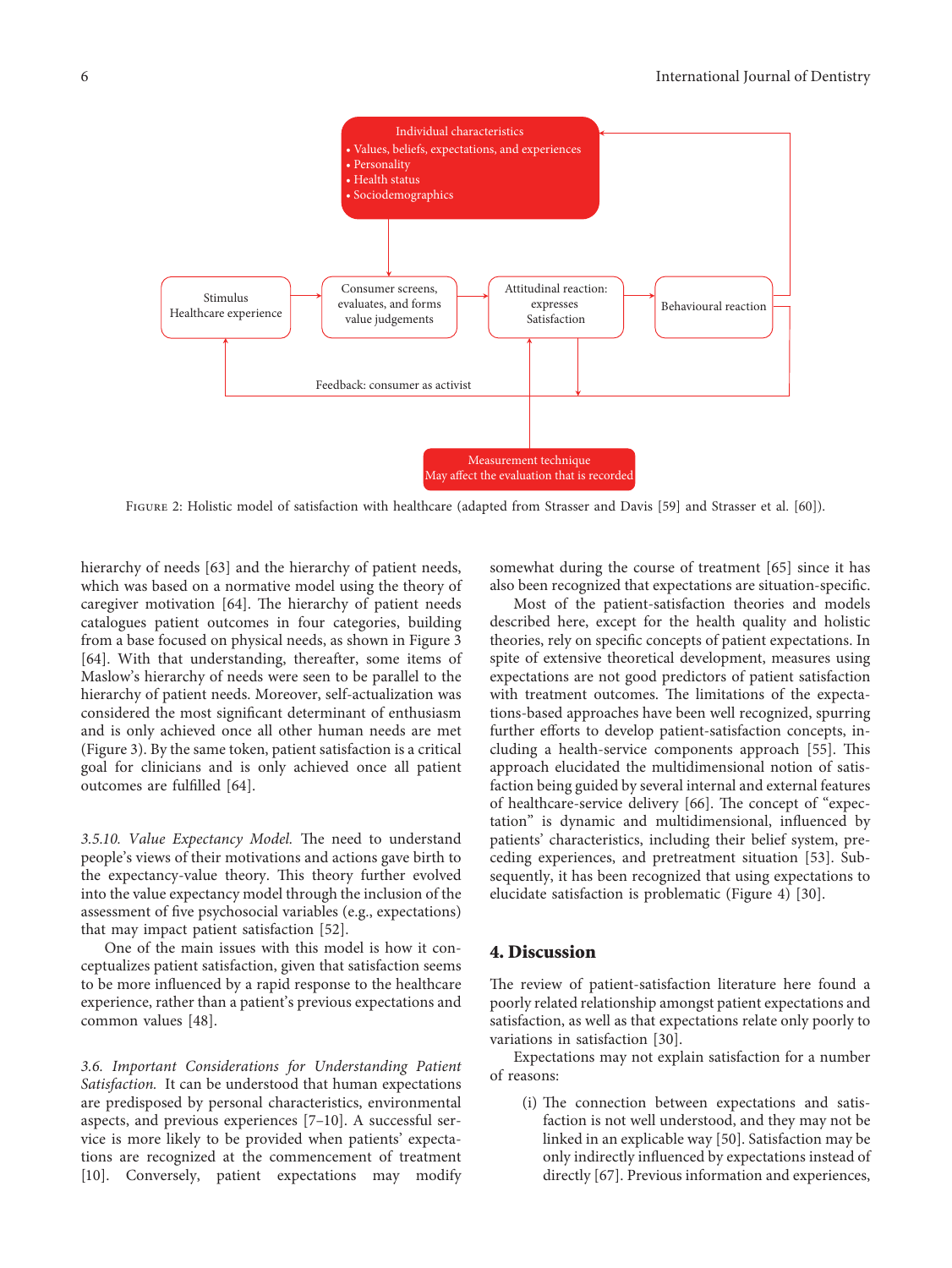<span id="page-6-0"></span>

| Healthcare objectives |                                                          |                                           |  |  |  |  |  |
|-----------------------|----------------------------------------------------------|-------------------------------------------|--|--|--|--|--|
| Priority              | Clinicians' perspective                                  | Patients' objectives                      |  |  |  |  |  |
|                       | Determining the etiology of the disease                  | Feeling well                              |  |  |  |  |  |
|                       | Understanding the presenting symptoms and clinical signs | Being able to function                    |  |  |  |  |  |
|                       | Improving the patients' ability to function              | Improving clinical signs and symptoms     |  |  |  |  |  |
| 4                     | Improving the patients' sense of well-being              | Understanding the etiology of the disease |  |  |  |  |  |

| TABLE 2: Healthcare objectives from clinicians and patients' perspectives (adapted from Kvale [62]). |  |  |
|------------------------------------------------------------------------------------------------------|--|--|
|------------------------------------------------------------------------------------------------------|--|--|

|        | Theory of human motivation<br><b>Maslow</b> (1943) | Determinants of behaviour |                                                                                   | Theory of caregiver motivation<br>Normative model                  |  |
|--------|----------------------------------------------------|---------------------------|-----------------------------------------------------------------------------------|--------------------------------------------------------------------|--|
|        | Psychological contentment<br>Self-actualization    |                           | Patient satisfaction<br>• Amenities of care<br>• Art of care<br>• Results of care |                                                                    |  |
|        | Esteem                                             | Psychosocial              |                                                                                   | General health<br>• Functional ability<br>• Well-being             |  |
|        | Love                                               |                           |                                                                                   | • Independence<br>• Self-worth                                     |  |
| Safety |                                                    | Psychophysical            |                                                                                   | Patient performance<br>• Understanding<br>• Compliance             |  |
|        | Psychological                                      | Physical                  |                                                                                   | Disease eradication<br>• Physical<br>• Biochemical<br>• Biological |  |

Maslow's hierarchy of human needs Hierarchy of patient outcomes

Figure 3: Human needs and patient outcomes construct (adapted from Maslow [\[63\]](#page-9-0) and Johnson[[64](#page-9-0)]).



Figure 4: Model based on the literature of multiple influences on patients' healthcare expectations (adapted from Bowling 2012 [\[26\]](#page-8-0)).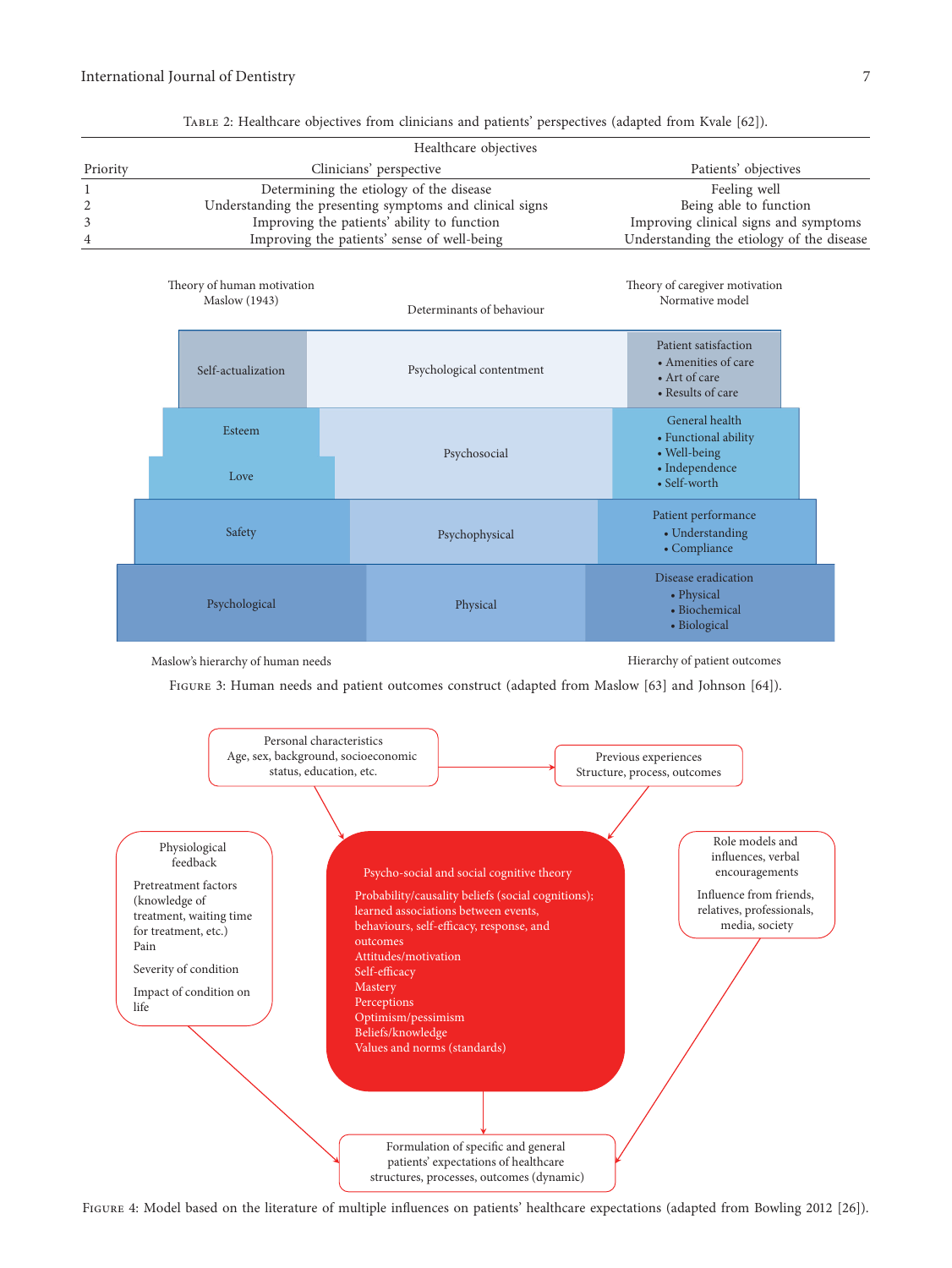<span id="page-7-0"></span>as well as patients' characteristics (e.g., socioeconomic status, values, other conditions), may influence the range of diverse kinds of expectations in society[[32](#page-8-0)].

- (ii) The way expectations are commonly communicated is implied and speculative [\[53\]](#page-8-0). In addition, it is challenging to measure both expectations and experiences in a valid manner [\[55\]](#page-9-0).
- (iii) Researchers cannot rationalize patients' expectations about health services and how comfortable they feel sharing this information if they decide to share it [7]. Hence, researchers are still far from understanding how patients cultivate expectations and the manner in which they express them [\[53\]](#page-8-0).
- (iv) The consumerist method may misrepresent the concept of satisfaction in health service [7]. Therefore, the undertheorized patient satisfaction concept needs to be better defined and consistent with how patients evaluate their experiences.

#### 5. Conclusion

Existing patient-satisfaction questionnaires have been noncritically borrowed from marketing theories, so it is not surprising that they have not been that useful in health fields, since customer and patient satisfaction are likely dissimilar concepts. Therefore, the patient-satisfaction concept needs to be better defined from other perspectives, preferably consistent with how patients evaluate their experiences rather than by presuming to rely on consumerist or marketing theories. In itself, the notion of patient satisfaction being multidimensional can also be considered a theory or at least a theoretical or conceptual basis.

# Disclosure

The funder has no role in the design, interpretation of data, or in the decision to submit results of the study for publication.

#### Conflicts of Interest

The authors declare no conflicts of interest.

# Authors' Contributions

All authors have read and agreed to the published version of the manuscript.

# Acknowledgments

This work was generously supported by Ajman University.

# References

[1] H. De Bruyn, S. Raes, C. Matthys, and J. Cosyn, "The current use of patient-centered/reported outcomes in implant dentistry: a systematic review," Clinical Oral Implants Research, vol. 26, no. Suppl 11, pp. 45–56, 2015.

- [2] G. Isola, A. Alibrandi, M. Curro et al., "Evaluation of salivary and serum ADMA levels in patients with periodontal and cardiovascular disease as subclinical marker of cardiovascular risk," Journal of Periodontology, 2020.
- [3] G. Isola, A. Polizzi, R. Patini, S. Ferlito, A. Alibrandi, and G. Palazzo, "Association among serum and salivary A. actinomycetemcomitans specific immunoglobulin antibodies and periodontitis," BMC Oral Health, vol. 20, no. 1, p. 283, 2020.
- [4] G. Isola, A. Polizzi, V. Iorio-Siciliano, A. Alibrandi, L. Ramaglia, and R. Leonardi, "Effectiveness of a nutraceutical agent in the non-surgical periodontal therapy: a randomized, controlled clinical trial," Clinical Oral Investigations, 2020.
- [5] G. Isola, A. Polizzi, A. Alibrandi, R. C. Williams, and R. Leonardi, "Independent impact of periodontitis and cardiovascular disease on elevated soluble urokinase-type plasminogen activator receptor (suPAR) levels," Journal of Periodontology, 2020.
- [6] Queensland Health, National Health Performance Framework Report, p. 1, Queensland Health, Brisbane, Australia, 2001.
- [7] E. Batbaatar, J. Dorjdagva, A. Luvsannyam, and P. Amenta, "Conceptualisation of patient satisfaction: a systematic narrative literature review," Perspect Public Health, vol. 135, no. 5, pp. 243–250, 2015.
- [8] P. Y. Mahon, "An analysis of the concept 'patient satisfaction' as it relates to contemporary nursing care," Journal of Advanced Nursing, vol. 24, no. 6, pp. 1241–1248, 1996.
- [9] L.R. Eriksen, "Patient satisfaction with nursing care: concept clarification," Journal of Nursing Measurement, vol. 3, no. 1, pp. 59–76, 1995.
- [10] A. Merkouris, J. Ifantopoulos, V. Lanara, and C. Lemonidou, "Patient satisfaction: a key concept for evaluating and improving nursing services," Journal of Nursing Management, vol. 7, no. 1, pp. 19–28, 1999.
- [11] S. S. Andaleeb, "Service quality perceptions and patient satisfaction: a study of hospitals in a developing country," Social Science & Medicine, vol. 52, no. 9, pp. 1359–1370, 2001.
- [12] L. Aharony and S. Strasser, "Patient satisfaction: what we know about and what we still need to explore," Medical Care Research and Review, vol. 50, no. 1, pp. 49–79, 1993.
- [13] E. K. Mpinga and P. Chastonay, "Satisfaction of patients: a right to health indicator?" Health Policy, vol. 100, no. 2-3, pp. 144–150, 2011.
- [14] E. DuPree, R. Anderson, and I. S. Nash, "Improving quality in healthcare: start with the patient," The Mount Sinai Journal of Medicine: A Journal of Translational and Personalized Medicine, vol. 78, no. 6, pp. 813–819, 2011.
- [15] J. E. Ware Jr., M. K. Snyder, W. R. Wright, and A. R. Davies, "Defining and measuring patient satisfaction with medical care," Evaluation and Program Planning, vol. 6, no. 3-4, pp. 247–263, 1983.
- [16] P. R. Newsome and G. H. Wright, "A review of patient satisfaction: 2. Dental patient satisfaction: an appraisal of recent literature," British Dental Journal, vol. 186, no. 4 Spec No, pp. 166–170, 1999.
- [17] R. Meakin and J. Weinman, "The 'medical Interview satisfaction scale' (MISS-21) adapted for British general practice," Family Practice, vol. 19, no. 3, pp. 257–263, 2002.
- [18] N. L. Corah, R. M. O'Shea, L. F. Pace, and S. K. Seyrek, "Development of a patient measure of satisfaction with the dentist: the dental visit satisfaction scale," Journal of Behavioral Medicine, vol. 7, no. 4, pp. 367–373, 1984.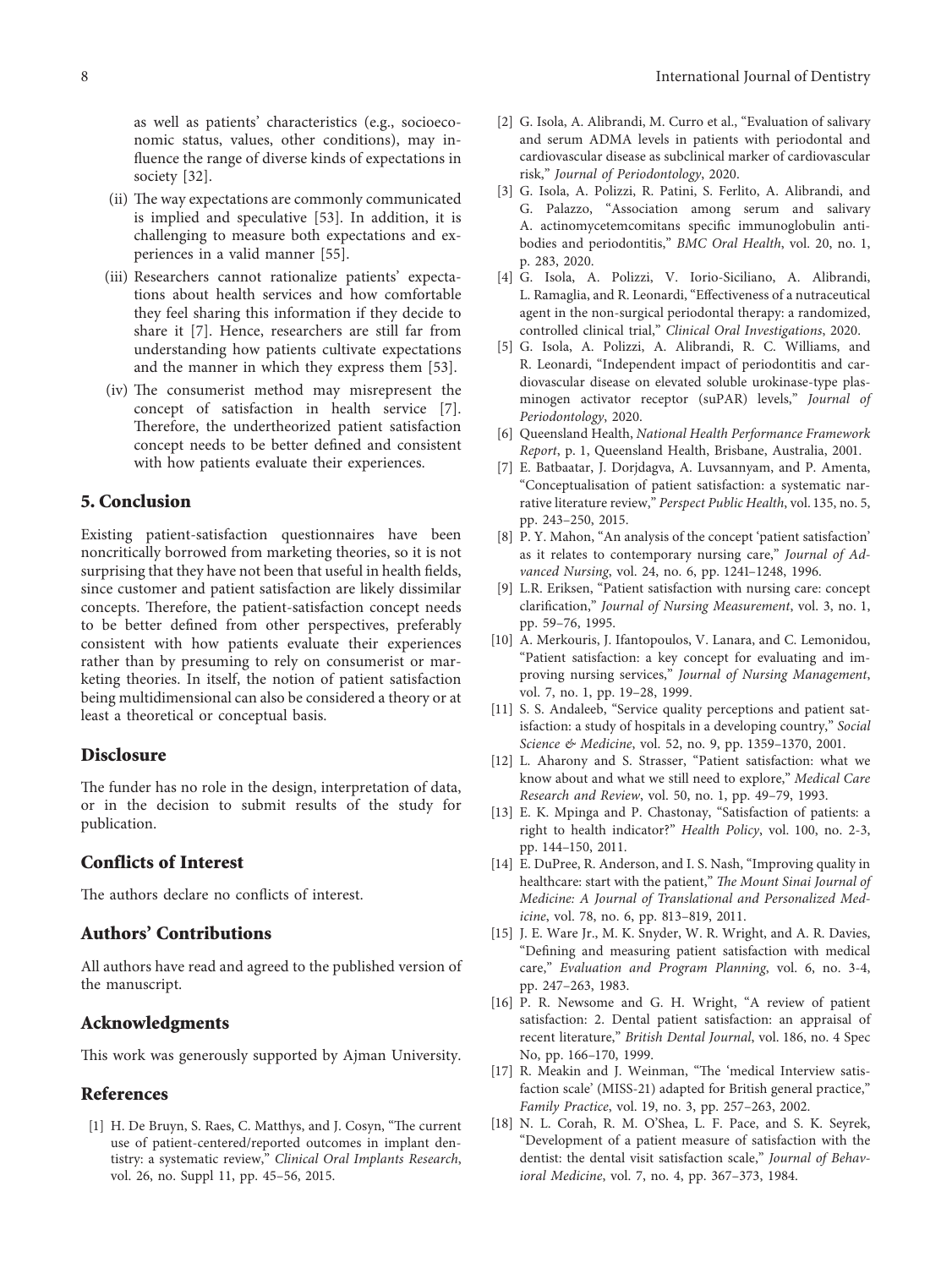- <span id="page-8-0"></span>[19] A. R. Davies and J. E. Ware Jr., "Measuring patient satisfaction with dental care," Social Science & Medicine, vol. 15, no. 6, pp. 751–760, 1981.
- [20] R. Nair, S. Ishaque, A. J. Spencer, L. Luzzi, and L. G. Do, "Critical review of the validity of patient satisfaction questionnaires pertaining to oral health care," Community Dentistry and Oral Epidemiology, vol. 46, no. 4, pp. 369–375, 2018.
- [21] M. Hakeberg, E. Heidari, M. Norinder, and U. Berggren, "A Swedish version of the dental visit satisfaction scale," Acta Odontologica Scandinavica, vol. 58, no. 1, pp. 19–24, 2000.
- [22] M. E. Stouthard, C. A. Hartman, and J. Hoogstraten, "Development of a Dutch version of the dental visit satisfaction scale," Community Dentistry and Oral Epidemiology, vol. 20, no. 6, pp. 351–353, 1992.
- [23] E. Skaret, E. Berg, M. Raadal, and G. Kvale, "Reliability and validity of the dental satisfaction questionnaire in a population of 23-year-olds in Norway," Community Dentistry and Oral Epidemiology, vol. 32, no. 1, pp. 25–30, 2004.
- [24] D. S. Brennan, A. Gaughwin, and A. J. Spencer, "Differences in dimensions of satisfaction with private and public dental care among children," International Dental Journal, vol. 51, no. 2, pp. 77–82, 2001.
- [25] D. Golletz, P. Milgrom, and L. Mancl, "Dental care satisfaction: the reliability and validity of the DSQ in a low-income population," Journal of Public Health Dentistry, vol. 55, no. 4, pp. 210–217, 1995.
- [26] J. M. Cortina, "What is coefficient alpha? an examination of theory and applications," Journal of Applied Psychology, vol. 78, no. 1, 1993.
- [27] L. B. Mokkink, C. B. Terwee, D. L. Knol et al., "The COSMIN checklist for evaluating the methodological quality of studies on measurement properties: a clarification of its content," BMC Medical Research Methodology, vol. 10, p. 22, 2010.
- [28] E. Batbaatar, J. Dorjdagva, A. Luvsannyam, M. M. Savino, and P. Amenta, "Determinants of patient satisfaction: a systematic review," Perspectives in Public Health, vol. 137, no. 2, pp. 89–101, 2017.
- [29] K. Danielsen, O. A. Bjertnaes, A. Garratt, O. Forland, H. H. Iversen, and S. Hunskaar, "The association between demographic factors, user reported experiences and user satisfaction: results from three casualty clinics in Norway," BMC Family Practice, vol. 11, p. 73, 2010.
- [30] A. Bowling, G. Rowe, N. Lambert et al., "The measurement of patients' expectations for health care: a review and psychometric testing of a measure of patients' expectations," Health Technology Assessment, vol. 16, no. 30, pp. 1–509, 2012.
- [31] G. E. Rosenthal and S. E. Shannon, "The use of patient perceptions in the evaluation of health-care delivery systems," Medical Care, vol. 35, no. 11 Suppl, pp. NS58–68, 1997.
- [32] J. Sitzia and N. Wood, "Patient satisfaction: a review of issues and concepts," Social Science & Medicine, vol. 45, no. 12, pp. 1829–1843, 1997.
- [33] R. S. Almeida, S. Bourliataux-Lajoinie, and M. Martins, "Satisfaction measurement instruments for healthcare service users: a systematic review," Cadernos de Saúde Pública, vol. 31, no. 1, pp. 11–25, 2015.
- [34] T. Schoenfelder, J. Klewer, and J. Kugler, "Determinants of patient satisfaction: a study among 39 hospitals in an inpatient setting in Germany," International Journal for Quality in Health Care, vol. 23, no. 5, pp. 503–509, 2011.
- [35] A. M. Vranceanu and D. Ring, "Factors associated with patient satisfaction," Journal of Hand Surgery (American Volume), vol. 36, no. 9, pp. 1504–1508, 2011.
- [36] M. K. Chapko, M. Bergner, K. Green, B. Beach, P. Milgrom, and N. Skalabrin, "Development and validation of a measure of dental patient satisfaction," Medical Care, vol. 23, no. 1, pp. 39–49, 1985.
- [37] C. Gronroos and K. Masalin, "Motivating your patients: marketing dental services," International Dental Journal, vol. 40, no. 1, pp. 18–23, 1990.
- [38] C. Gronroos, "Service-orientated approach to marketing of services," European Journal of Marketing, vol. 12, no. 8, pp. 588–601, 1978.
- [39] K. F. Ho, C. H. Ho, and M. H. Chung, "Theoretical integration of user satisfaction and technology acceptance of the nursing process information system," PLoS One, vol. 14, no. 6, Article ID e0217622, 2019.
- [40] B. H. Wixom and P. A. Todd, "A theoretical integration of user satisfaction and technology acceptance," Information Systems Research, vol. 16, no. 1, pp. 85–102, 2005.
- [41] G. A. Churchill and C. Surprenant, "An investigation into the determinants of customer satisfaction," Journal of Marketing Research, vol. 19, no. 4, pp. 491–504, 1982.
- [42] D. K. Tse and P. C. Wilton, "Models of consumer satisfaction formation-an extension," Journal of Marketing Research, vol. 25, no. 2, pp. 204–212, 1988.
- [43] J. Blodgett, Consumers' responses to dissatisfaction: a model of consumer complaining behavior, Ph.D. thesis, Indiana University, Bloomington, Indiana, 2001.
- [44] R. T. Rust and R. L. Oliver, Service Quality :New Directions in Theory and Practice, Sage Publications, Thousand Oaks, CA, USA, 1994.
- [45] J. C. Olson and P. A. Dover, "Disconfirmation of consumer expectations through product trial," Journal of Applied Psychology, vol. 64, no. 2, pp. 179–189, 1979.
- [46] R. B. Woodruff, E. R. Cadotte, and R. L. Jenkins, "Modeling consumer satisfaction processes using experience-based norms," Journal of Marketing Research, vol. 20, no. 3, pp. 286–304, 1983.
- [47] S. A. Turris, "Unpacking the concept of patient satisfaction: a feminist analysis," Journal of Advanced Nursing, vol. 50, no. 3, pp. 293–298, 2005.
- [48] G. C. Pascoe, "Patient satisfaction in primary health care: a literature review and analysis," Evaluation and Program Planning, vol. 6, no. 3-4, pp. 185–210, 1983.
- [49] T. Heidegger, D. Saal, and M. Nuebling, "Patient satisfaction with anaesthesia care: what is patient satisfaction, how should it be measured, and what is the evidence for assuring high patient satisfaction?" Best Practice & Research: Clinical Anaesthesiology, vol. 20, no. 2, pp. 331–346, 2006.
- [50] B. Williams, "Patient satisfaction: a valid concept?" Social Science and Medicine, vol. 38, no. 4, pp. 509–516, 1994.
- [51] P. R. Newsome and G. H. Wright, "A review of patient satisfaction: 1. Concepts of satisfaction," British Dental Journal, vol. 186, no. 4 Spec, pp. 161–165, No, 1999.
- [52] R. Hills and S. Kitchen, "Toward a theory of patient satisfaction with physiotherapy: exploring the concept of satisfaction," Physiotherapy Theory and Practice, vol. 23, no. 5, pp. 243–254, 2007.
- [53] H. J. Sixma, J. J. Kerssens, C. V. Campen, and L. Peters, "Quality of care from the patients' perspective: from theoretical concept to a new measuring instrument," Health Expect, vol. 1, no. 2, pp. 82–95, 1998.
- [54] C. Rathert, D. R. May, and E. S. Williams, "Beyond service quality: the mediating role of patient safety perceptions in the patient experience-satisfaction relationship," Health Care Management Review, vol. 36, no. 4, pp. 359–368, 2011.